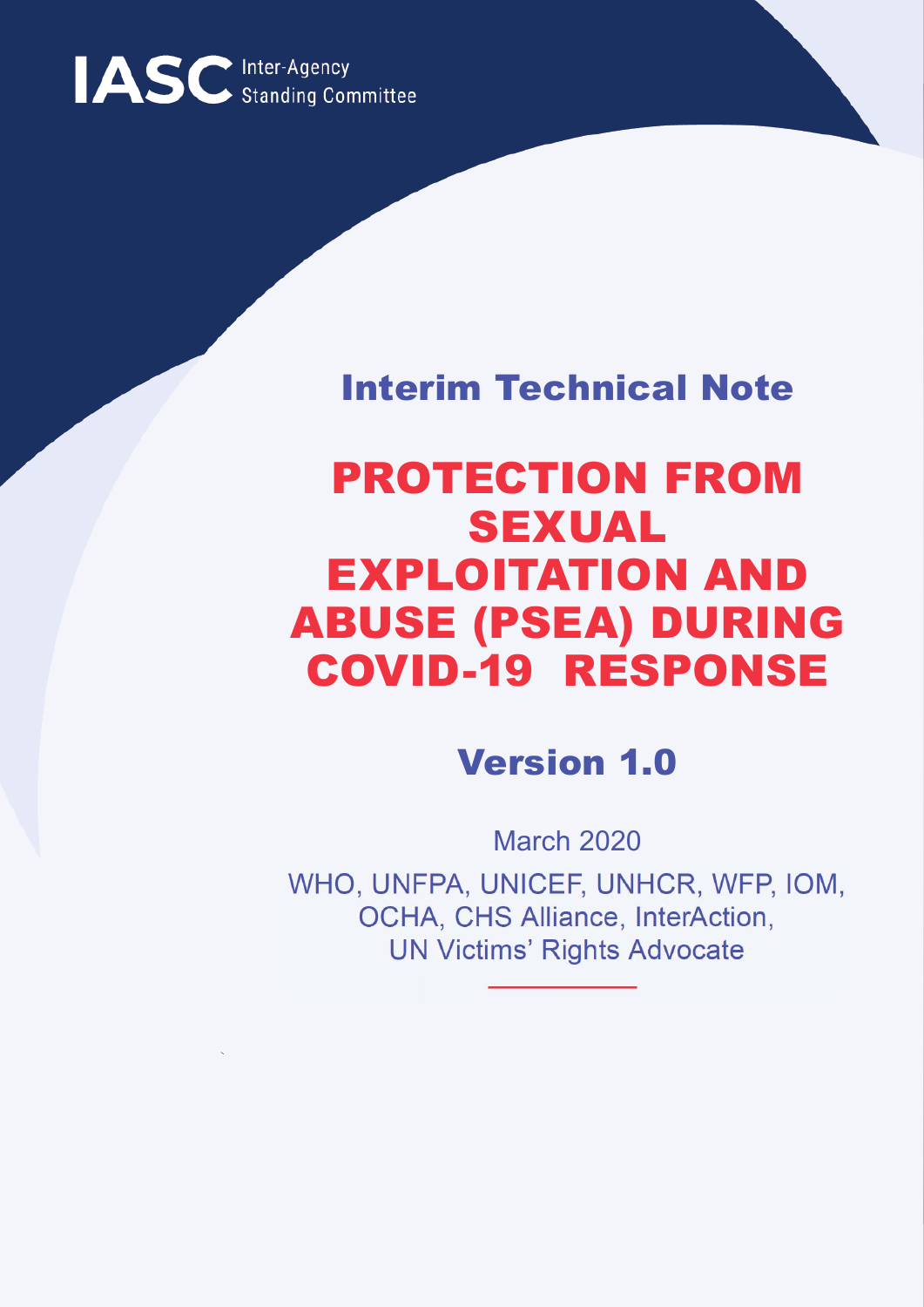**The COVID-19 Pandemic is a public health, social and economic crisis that is global in scale. With restrictions on travel and movement, civil society and humanitarian organizations play a critical role in supporting governments to respond. All people should remain safe from sexual exploitation and abuse while receiving humanitarian aid, including health services and treatment, without abuse or exploitation. If sexual exploitation or abuse does occur they should have access to safe and confidential reporting channels and services.**

Protection from Sexual Exploitation and Abuse (PSEA) must be integrated into the response to COVID-19. As with any emergency, PSEA prevention and response should be a central part of coordinated humanitarian action. The crisis does not create new responsibilities; rather, PSEA actions during the COVID-19 pandemic should strengthen existing PSEA commitments to protect and assist people receiving humanitarian assistance.

#### INCREASED RISKS

As seen in previous public health emergencies, when the humanitarian response scales up the risk of SEA increases. Women and children in particular face heightened protection risks. The surge in new responders (including non-traditional humanitarian responders) combined with high demand and an unequal supply of food and health supplies increases risks.1

Children are at particular risk of potential harm where school closures interrupt school-based services and interventions for at-risk children. Greater difficulties in accessing health services, as well as increased burdens and separation from caregivers (due to quarantines, or severe illness/death), may lead to SEA against children, in particular girls, including child/forced marriage or transactional sex.<sup>2</sup>

Disruption to livelihoods, public services and the freedom of movement can exacerbate SEA risks for already-vulnerable populations, such as refugees, migrants and internally displaced people, as well as the marginalized. Scarce resources, in particular access to health services, may result in a concentration of power which could be wielded to the detriment of people in vulnerable situations. Food shortages, induced by the health emergency, can also increase vulnerabilities and lead to negative coping strategies, thereby increasing risk of SEA.

The use of isolation measures may limit access to information on PSEA, and restrict the access of SEA victims to reporting channels and GBV and sexual and reproductive health (SRH) services.<sup>3</sup>

#### **Recommended Actions**

COVID-19 has resulted in travel restrictions which affect aid workers, reducing access to affected populations due to curfews and stay-at-home orders. In accordance with their responsibilities, humanitarian agencies and the HCT/UNCT should work together to organize the following areas of work.4

The contributions of national and local partners should increase; however, even local stakeholders may contend with more limited face-to-face engagement. The recommended actions below may therefore need to be adapted to be carried out remotely, online, through partnership, as well as other means.

<sup>1</sup> While response to the Ebola Virus Disease (EVD) brought specific employment opportunities, it also brought exploitative practices when it comes to hiring and retention for such openings. The influx of EVD responders and associated cashflow may also inadvertently have created conditions which favours economic or sexual exploitation and abuse. ([Gender Analysis:](https://www.care-international.org/files/files/Ebola_Gender_Analysis_English_v2.pdf) Prevention and Response to EVD in DRC, Nidhi Kapur, January 2020, )

<sup>2</sup> CARE, "[Gender implications of COVID-19](https://www.care-international.org/files/files/Gendered_Implications_of_COVID-19_Full_Paper.pdf) outbreaks in development and humanitarian settings", March 2020, p.4

<sup>3</sup> In addition to facing greater difficulties in accessing services and reporting channels due to isolation measures, GBV services (i.e. clinical management of rape and mental health and psycho-social support) may be disrupted in one-stop crisis centers in tertiary level hospitals when health service providers are overburdened and preoccupied with handling COVID-19 cases. See [The COVID-19 Outbreak and Gender.](https://gbvguidelines.org/wp/wp-content/uploads/2020/03/GiHA-WG-advocacy-brief-final.pdf)

<sup>4</sup> This note is from 30 March 2020. It will be updated periodically to address emerging operational needs and developments where necessary, and to reflect ongoing consultations with stakeholders including affected communities.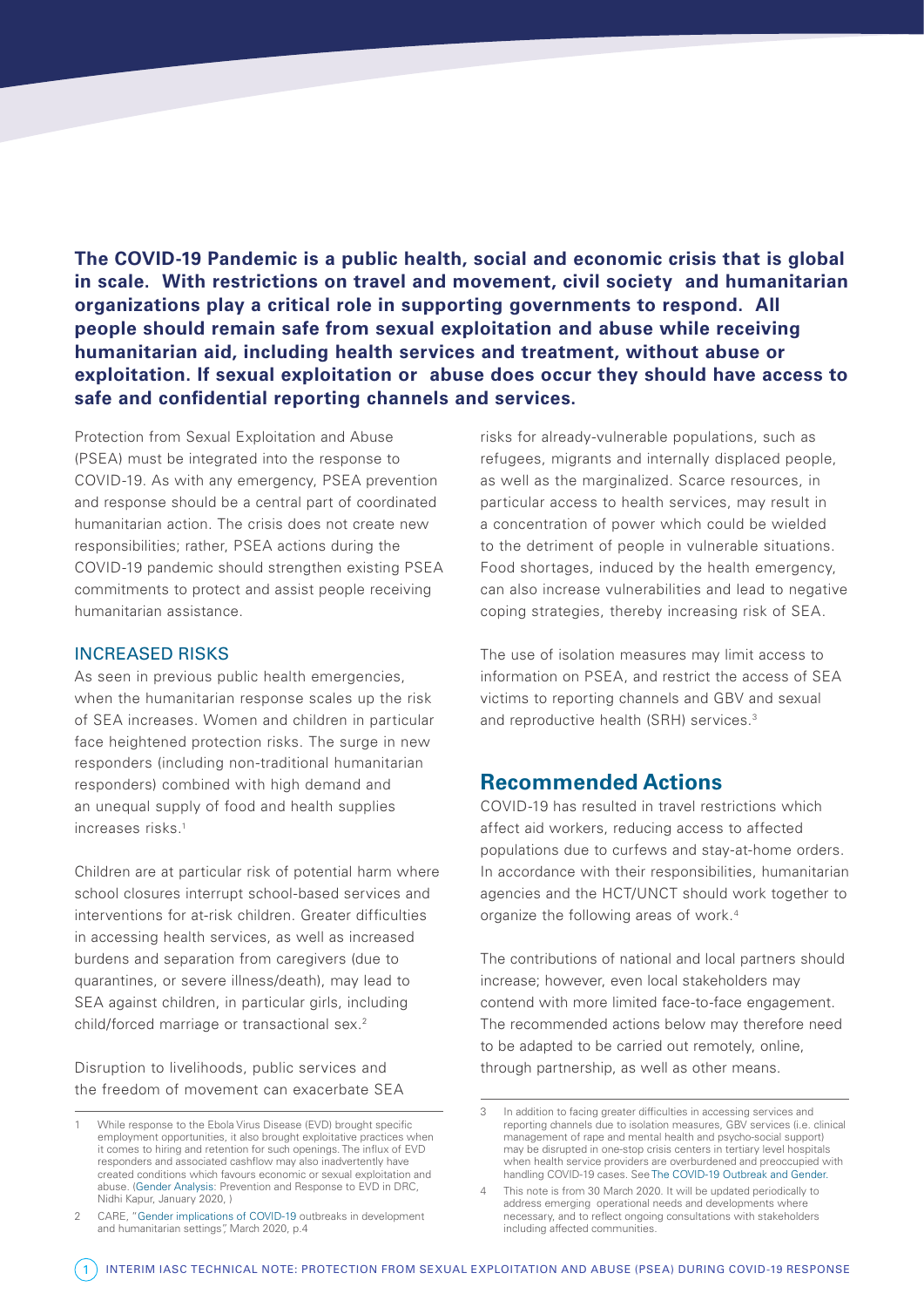

#### **REDUCING RISKS**

 $\vee$  Designate a PSEA Focal Point to identify SEA risks in the implementation of the COVID-19 response and outline actionable and feasible measures on how to minimize these SEA risks.

 $\vee$  Examine and mitigate potential SEA risks in healthcare delivery settings, including through comprehensive training of healthcare personnel; the introduction or reinforcement of PSEA Codes of Conduct for all healthcare providers; and by ensuring access to safe and appropriate complaints and feedback mechanisms in healthcare settings.

 $\blacktriangledown$  Implement risk mitigation measures in quarantine facilities and areas under curfew, especially for groups at heightened risk of Gender-Based Violence, including SEA. This could include, for example, shelters, alternative care settings, transit centers, daycare facilities, and other settings where women and children depend on assistance. Identify, and respond to, additional protection issues in these contexts.



#### **PREVENTION**

◆ Circulate PSEA Codes of Conduct (CoC) and other safeguarding measures and remind staff of their obligation in this respect. Make sure that staff and contractors are trained and aware of their responsibilities and obligations as it relates to the CoC.

 $\vee$  Utilize all opportunities to support the response of national and local partners, and ensure they are trained on PSEA.

 $\vee$  Develop key messages for the Resident/Humanitarian Coordinator (RC/HC) to reinforce PSEA requirements and ensure the RC/HC is fully engaged to ensure that the requisite systems are in place and functioning so that allegations are responded to

and risks are mitigated. Management personnel of humanitarian organizations should reaffirm the zero tolerance commitments in respect of SEA when communicating with humanitarian responders, and underline that PSEA focal points and investigative bodies are on high alert given the heightened risks of SEA. There will be sustained scrutiny of responders; every effort will be made to ensure complaint channels remain open and perpetrators held accountable.

 $\blacktriangledown$  Ensure regular safeguards are maintained during recruitment procedures (in particular of health personnel). In light of expedited recruitment procedures, it is important that core safeguards (background checks, criminal record checks) are maintained to ensure previous SEA offenders are not re-recruited. The same applies to volunteers.

 $\blacktriangleright$  Adapt, translate and disseminate key messages on PSEA through radio, tv, social media, print and other mediums. Ensure that key messages are included in public health messaging. Examples:

- All kinds of humanitarian aid is free. No sexual or other favor can be requested in exchange of humanitarian assistance.
- $\blacksquare$  The UN and the humanitarian community have a policy of zero tolerance of sexual exploitation and abuse.
- $\blacksquare$  Any case or suspicion of sexual exploitation and abuse by UN or humanitarian workers can be reported to (insert hotline or contact of PSEA focal point/s).



#### **ESTABLISH SAFE AND ACCESSIBLE REPORTING CHANNELS, AND PROMOTE A SPEAK UP CULTURE**

 $\checkmark$  Establish or strengthen existing complaint channels to receive and handle sensitive complaints, including SEA across the COVID-19 response. Where in-person complaint and feedback channels are suspended because of social distancing, ensure that other channels are developed and maintained, with full attention to preserving safety, confidentiality and victim-sensitivity. As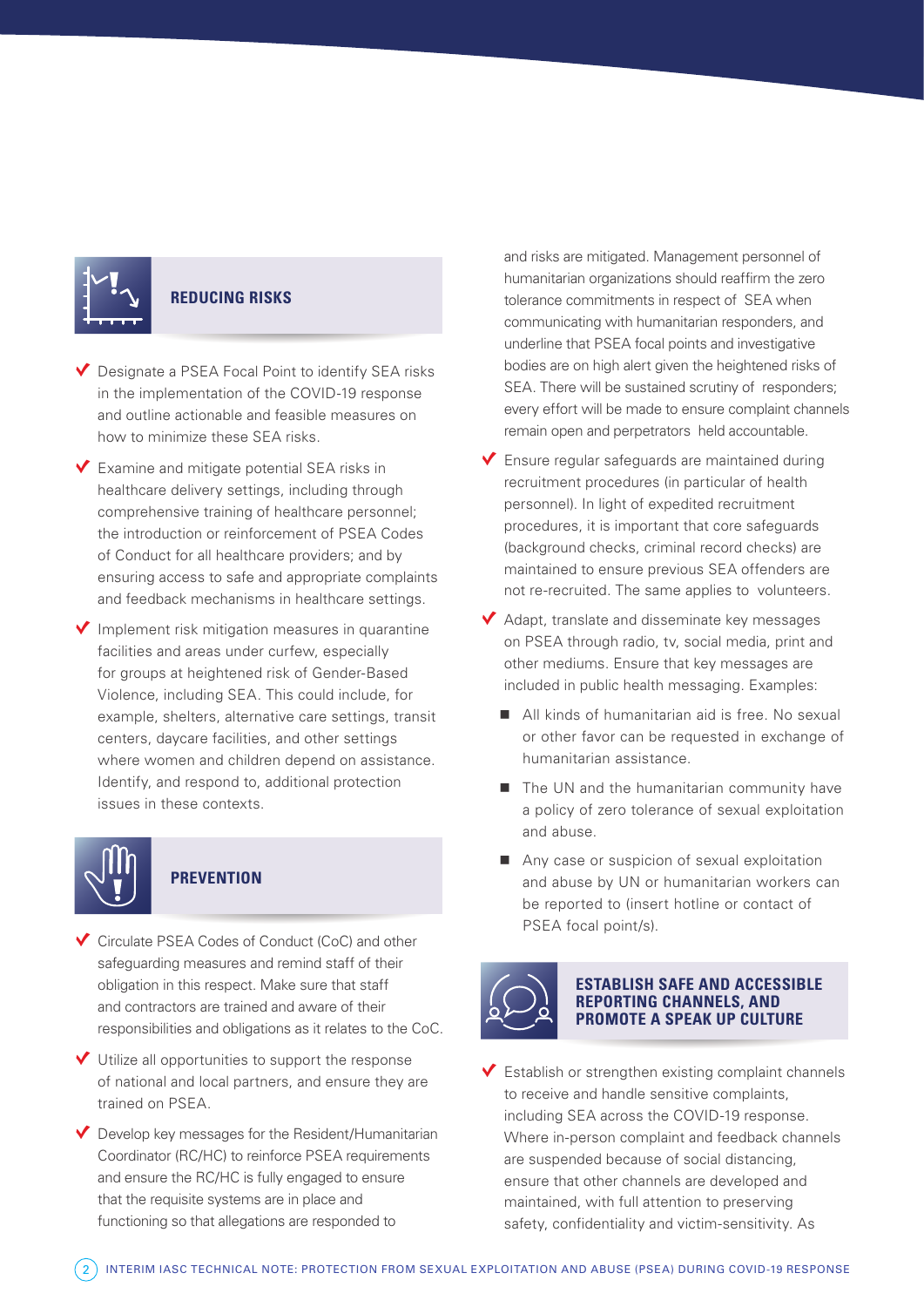first responders, particularly healthcare actors, may have the most direct contact with affected populations, they should be trained on PSEA and how potential disclosures of SEA can be handled safely, appropriately and confidentially.

- $\blacktriangledown$  Affected communities (in particular women and girls) should be consulted on preferred alternatives to in-person complaints (phone, online, other). Any change in traditional complaint mechanisms must be sufficiently highlighted to communities in relevant languages and through relevant sources –message trees, radio announcements, social media and community groups. Posters in treatment centres, while useful, should not be relied upon as the sole source of this information.
- $\blacktriangleright$  Strengthen the leadership and meaningful participation of women and girls and others who may face exclusion in all decision-making processes to address the COVID-19 outbreak.<sup>5</sup>
- $\blacktriangledown$  Ensure information on complaint mechanisms currently available is mainstreamed in public health messaging (in particular about the presence of PSEA focal points within health structures)



#### **PROVIDING SUPPORT AND PROTECTION**

- $\blacktriangledown$  Train all PSEA focal points on the requirements to promptly refer survivors of SEA for assistance through existing GBV pathways, in line with the UN Victim Assistance Protocol.
- $\vee$  Work with the relevant government ministries and service providers, including the Gender-based Violence (GBV) and Child Protection sub-clusters or working groups, to integrate the referral pathways for assistance and support within PSEA complaint channels. Work with relevant stakeholders to train COVID-19 responders on how to safely and confidentially report and refer survivors to trained GBV actors. Ensure that the PSEA network utlizes the most updated GBV referral pathways.

 $\blacktriangledown$  Ensure community sensitization and awarenessraising materials are available and visible in local languages in all treatment centres, with clear information on how to report SEA. Communication methods and materials should be accessible for women and girls and other groups at heightened risks of SEA (in particular persons with disabilities). They must also be disseminated through online and phone channels (and any other channel deemed safe by affected communities and in line with public health safety measures).



#### **COORDINATION**

Response to COVID-19 demands coherent collaboration across organizations, particularly when resources will be stretched.

- $\checkmark$  Collaborate with in-country PSEA Network to share information on high-risk areas and communication campaigns.
- $\blacktriangledown$  Identify PSEA focal points within health structures and inform health staff about the role of PSEA focal points
- $\checkmark$  Clearly define roles and responsibilities for all actors within the inter-agency PSEA structure (RC/HC, UNCT/HCT, PSEA Coordinator, and PSEA Network) on how to collectively prevent and respond to SEA. If appointed, the PSEA Coordinator position can provide guidance to PSEA Network members and senior leadership in fulfilling their PSEA obligations in the COVID-19 response. The senior-level body responsible for overseeing PSEA Network at country level should oversee the actions taken to minimize the risks of SEA during the COVID response in country.
- $\blacktriangledown$  Ask for remote support where needed. The IASC has access to technical resources that can assist with advice, guidance and good practice. Reach out through your agency PSEA Coordinator or to the [IASC Secretariat](mailto:iasccorrespondence%40un.org?subject=).

5 See [The COVID-19 Outbreak and Gender.](https://gbvguidelines.org/wp/wp-content/uploads/2020/03/GiHA-WG-advocacy-brief-final.pdf)